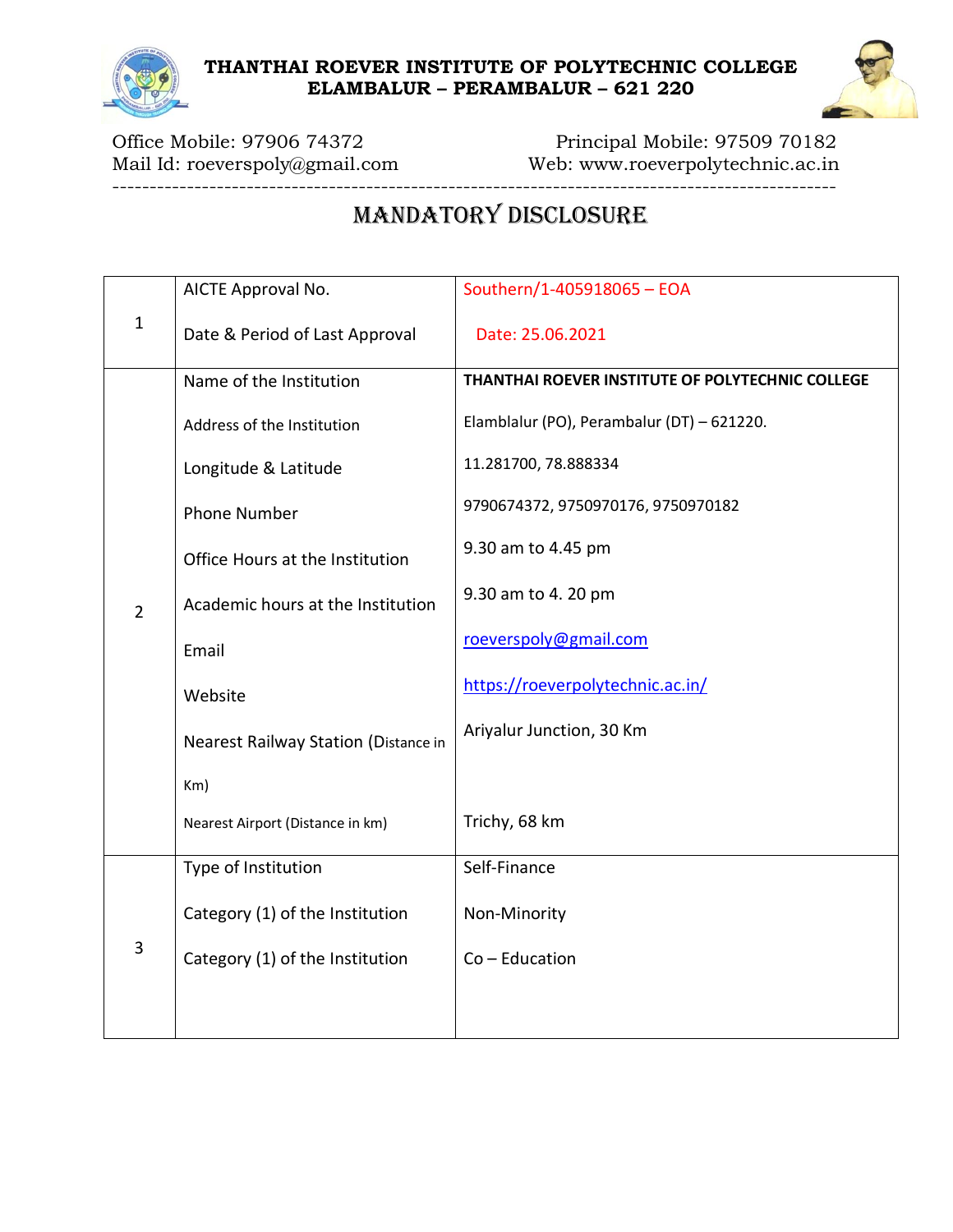

-------------------------------------------------------------------------------------------------

Office Mobile: 97906 74372 Principal Mobile: 97509 70182 Mail Id: roeverspoly@gmail.com Web: www.roeverpolytechnic.ac.in

|   | Name of the organization running<br>the Institution | St. John Sangam Trust                                 |
|---|-----------------------------------------------------|-------------------------------------------------------|
|   | Type of the Organization                            | Trust                                                 |
| 4 | Address of the organization                         | St. John Sangam Trust, Perambalur (Dt) - 621 212      |
|   | Registered with                                     | <b>GOVT. OF TAMIL NADU</b>                            |
|   | Registration date                                   | 03.08.1981                                            |
|   | Website of the Organization                         | https://roever.edu.in/                                |
| 5 |                                                     |                                                       |
|   | Name of the affiliation Body                        | Directorate of Technical Education (DOTE)             |
|   | Address                                             | Guindy, Chennai - 600 025                             |
|   | Website                                             | http://www.tndte.gov.in/site/                         |
|   |                                                     |                                                       |
|   | Name of Principal                                   | Mr. G. ANBALAGAN                                      |
|   | <b>Exact Designation</b>                            | Principal                                             |
| ь | Mobile Number                                       | 9750970182                                            |
|   | <b>Higher Education</b>                             | M.E.,                                                 |
|   | Field of Specialization                             | (Power system) Electrical and Electronics Engineering |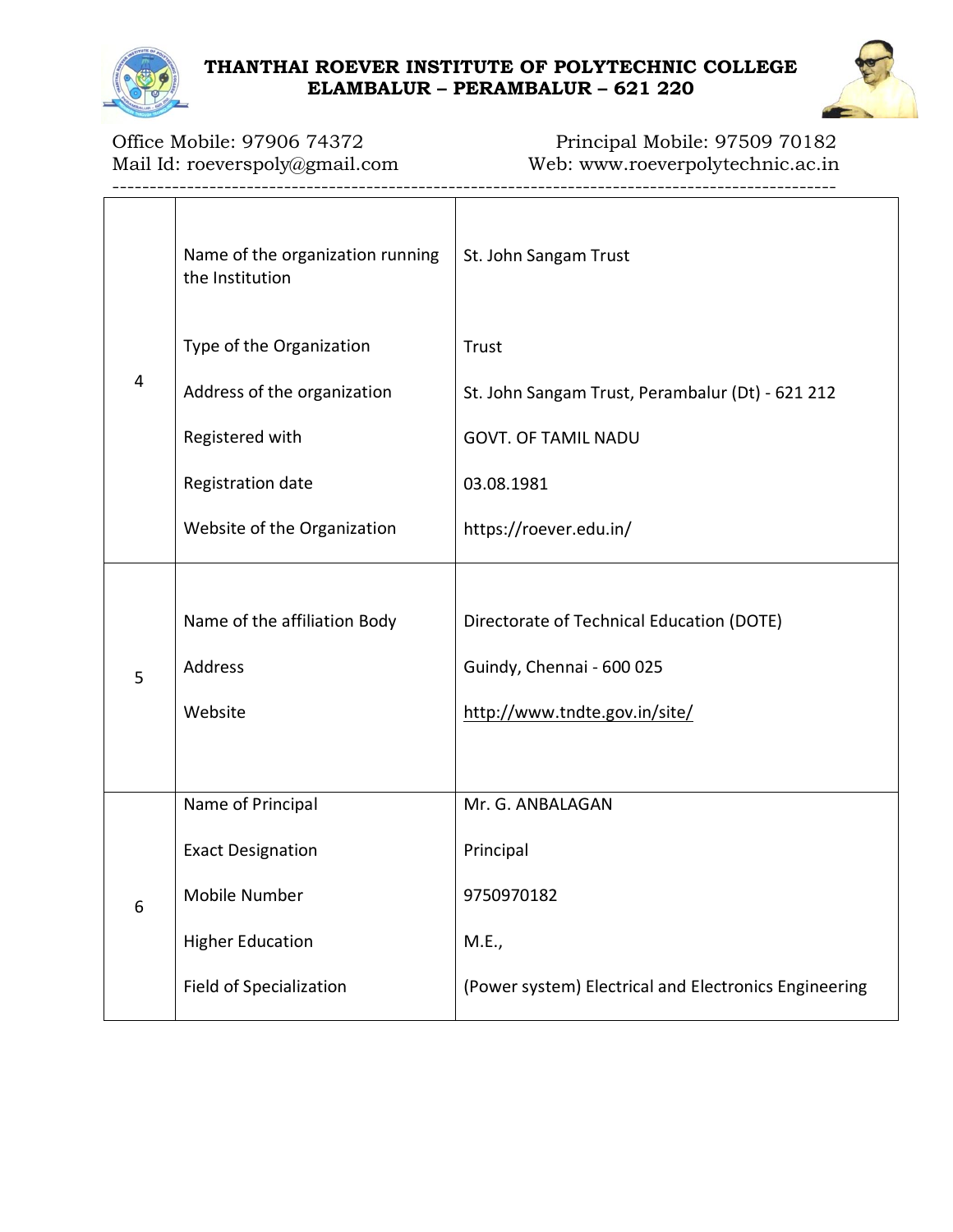

Office Mobile: 97906 74372 Principal Mobile: 97509 70182 Mail Id: roeverspoly@gmail.com Web: www.roeverpolytechnic.ac.in

-------------------------------------------------------------------------------------------------

# GOVERNING COUNCIL MEMBERS

| Sl.No          | Name and address of the Individual                                                                                                       | <b>Status</b>        | Interests specified                        |
|----------------|------------------------------------------------------------------------------------------------------------------------------------------|----------------------|--------------------------------------------|
| $\mathbf{1}$   | Dr. K. Varadharaajan<br>Founder & Chairman,<br>St. John Sangam Trust. No. 18 Roever<br>Educational Campus, Perambalur - 621<br>212       | Chairman             | Management                                 |
| $\overline{2}$ | Shri John Ashok Varadharajen<br>Vice - Chairman,<br>St. John Sangam Trust. No. 18 Roever<br>Educational Campus, Perambalur - 621<br>212  | Member               | Management                                 |
| $\overline{3}$ | Mr. N Jayaraman, Member of St. John<br>Sangam Trust, St. John Sangam Trust.<br>No. 18 Roever Educational Campus,<br>Perambalur - 621 212 | Member               | Management                                 |
| $\overline{4}$ | Prof. G. Anbalagan,<br>Thanthai Roever Institute of Polytechnic<br>College, Elambalur,<br>Perambalur - 621 220                           | Member-<br>Secretary | Principal (Officio, Member &<br>Secretary) |
| 5              | Dr. V.S. Sree Balaji,<br>The principal,<br>Roever Engineering College,<br>Elambalur, Perambalur - 621 220                                | Member               | Nominee for suggestion                     |
| 6              | Dr. M. Jayanthi,<br>The Principal, Thanthai Hans Roever<br>College, Indiranagar, Elambalur,<br>Perambalur - 621 220                      | Member               | Nominee for suggestion                     |
| $\overline{7}$ | Shastri Bhawan 26, Haddows Road,<br>Chennai - 600 006, Tamilnadu                                                                         | Member               | AICTE (Ex - Officio)                       |
| 8              | Directorate of Technical Education,<br>Guindy, Chennai - 600 025                                                                         | Member               | DOTE (Ex - Officio)                        |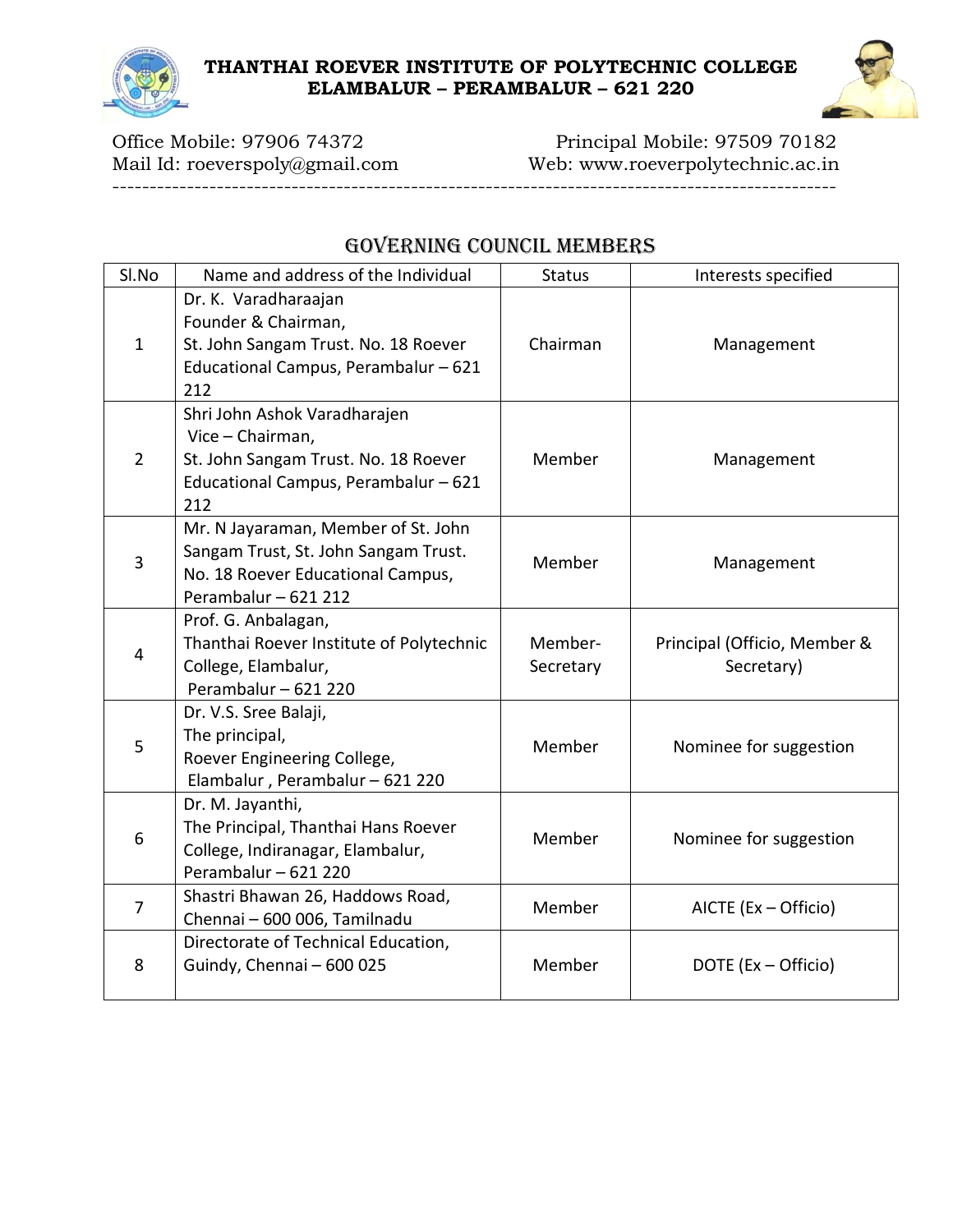



Office Mobile: 97906 74372 Principal Mobile: 97509 70182 Mail Id: roeverspoly@gmail.com Web: www.roeverpolytechnic.ac.in -------------------------------------------------------------------------------------------------

# Nature extent of involvement of faculty and students in academic affairs/improvements

#### **Faculty;**

- Implementation of TNDOTE curriculum, Academic Planning, Internal & External Academic monitoring
- Participation in TNDOTE curriculum development & implementation activities in time to time
- ◆ Participation in summative and end of term evaluation of students within & out of institute

TNDOTE examination

- Guiding students in project work
- $\div$  Guiding students for extracurricular activities
- Organizing personality development programs, industries/ site visit, expert lecture and etc…

#### **Students;**

Beside the regular learning activities are involved in following academic related extracurricular

activities to foster the academic outputs.

- $\cdot \cdot$  Participation in paper presentation competitions & Quizzes
- $\cdot \cdot$  Participation in Inter polytechnic sports competition
- $\cdot \cdot$  Delivering seminars and preparing reports of visits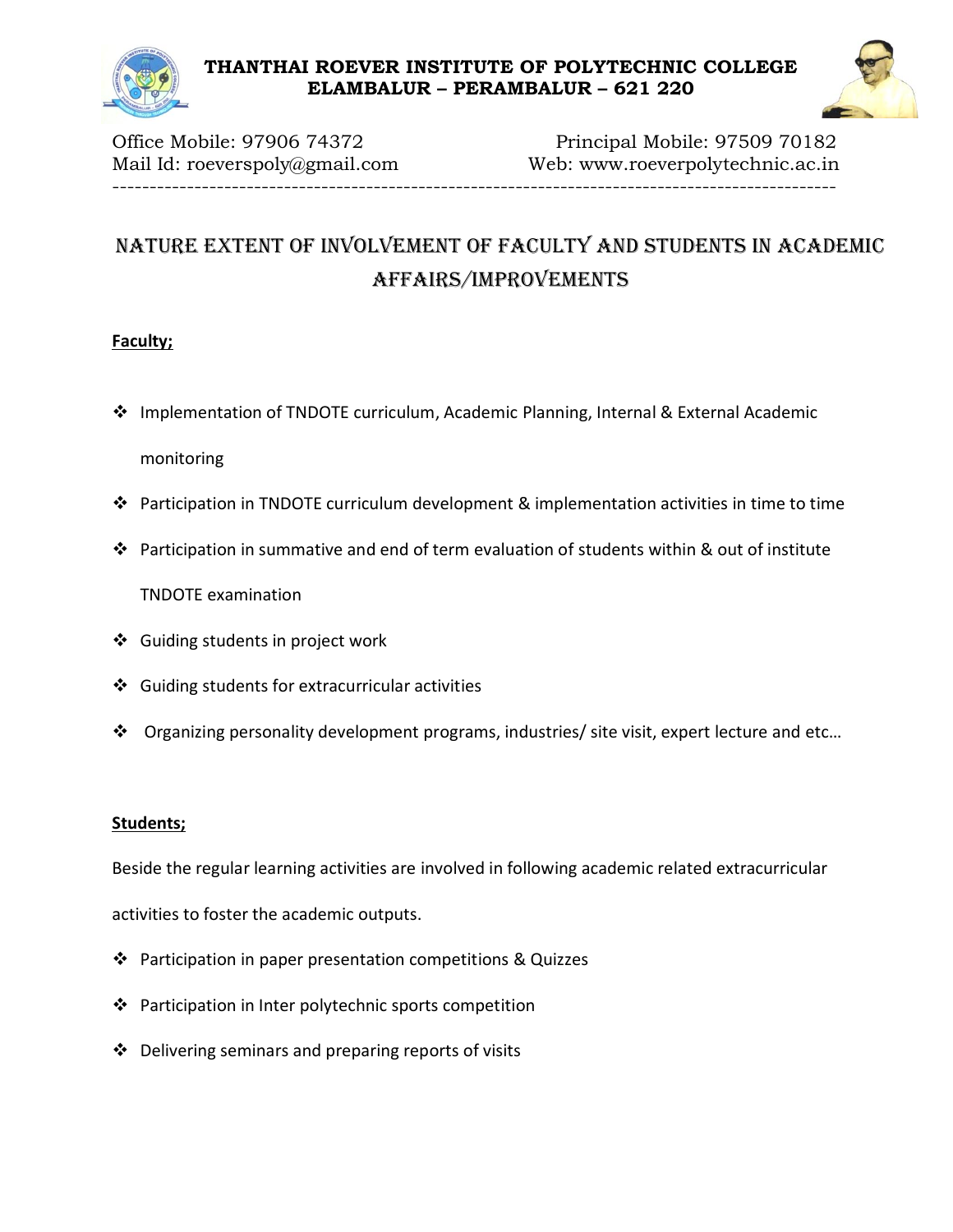

Office Mobile: 97906 74372 Principal Mobile: 97509 70182 Mail Id: roeverspoly@gmail.com Web: www.roeverpolytechnic.ac.in -------------------------------------------------------------------------------------------------

#### **Mechanism/Norms & Procedure for democratic/ good governance**

 Regular conduct of faculty meeting at institute & department level, dissemination of new knowledge acquiring through training by faculty is achieved through dissemination seminars.

#### **Students' feedback on Institutional Governance/ Faculty performance**

- Class counselor for every classes
- ❖ counseling meeting
- ❖ Parents' meeting

#### **Grievance redressal mechanism for faculty, staff and students**

- Class counselor for every class
- ❖ counseling meetings
- ❖ staff meetings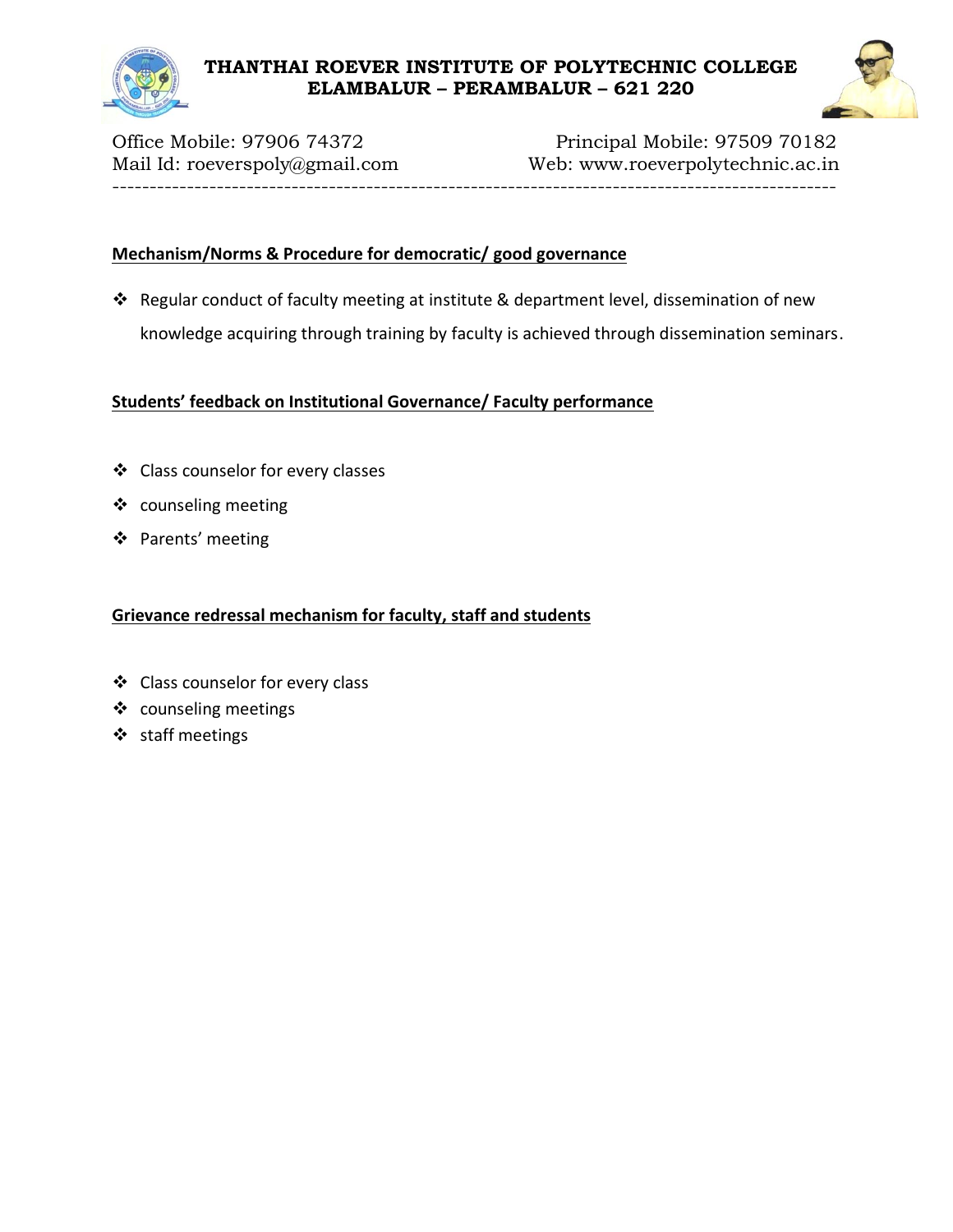

Office Mobile: 97906 74372 Principal Mobile: 97509 70182 Mail Id: roeverspoly@gmail.com Web: www.roeverpolytechnic.ac.in -------------------------------------------------------------------------------------------------

# PROGRAMME

Name of Programme approved by AICTE

| SL.NO | PROGRAMME                               | <b>INTAKE</b> |
|-------|-----------------------------------------|---------------|
| 1     | <b>Civil Engineering</b>                | 60            |
| 2     | <b>Mechanical engineering</b>           | 120           |
| 3     | Electrical & Electronic Engineering     | 60            |
| 4     | <b>Automobile Engineering</b>           | 60            |
| 5     | Electronics & Communication Engineering | 60            |
| 6     | <b>Chemical Engineering</b>             | 60            |

## **Fee will be collected from Students as detailed**

- Tuition Fees
- Flag Day
- Indian Red cross

# ACADEMIC SESSIONS

Examination system – SEMESTER

Period of Exam – APRIL AND OCTOBER

Period of declaration of result – JUNE AND DECEMBER

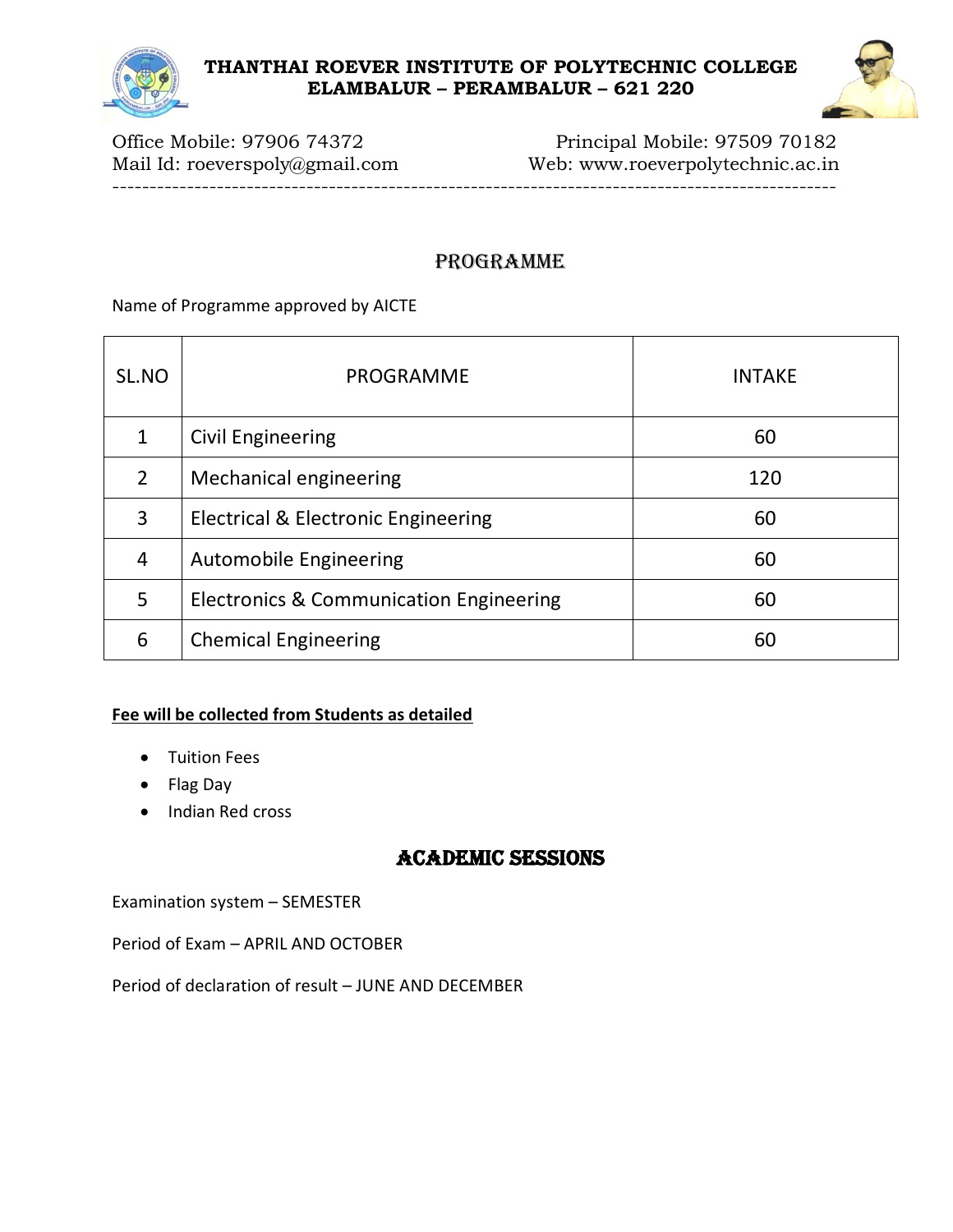



Office Mobile: 97906 74372 Principal Mobile: 97509 70182 Mail Id: roeverspoly@gmail.com Web: www.roeverpolytechnic.ac.in

-------------------------------------------------------------------------------------------------

| SL.<br><b>NO</b> | <b>NAME</b>         | <b>DESIGNATION</b> | <b>DEPARTMENT</b>        | <b>QUALIFICATION</b>   | <b>STATUS</b> |
|------------------|---------------------|--------------------|--------------------------|------------------------|---------------|
| $\mathbf 1$      | Mr. Anbalagan G     | Principal          | EEE                      | M.E.,                  | Regular       |
| $\overline{2}$   | Mr. Sivakumar R     | Vice - Principal   | EEE                      | M.E.,                  | Regular       |
| 3                | Mr. Ganapathy N     | HOD                | <b>Basic Engineering</b> | M.Sc., B.Ed., M.phil   | Regular       |
| 4                | Mrs. Punithavani N  | Lecturer           | <b>Basic Engineering</b> | M.A., M.Phil. B.Ed.,   | Regular       |
| 5                | Mr. Sathish kumar K | Lecturer           | <b>Basic Engineering</b> | M.Sc., M.Phil.,        | Regular       |
| 6                | Mr. Venkatesan N    | Lecturer           | <b>Basic Engineering</b> | M.Sc., M.Phil          | Regular       |
| 7                | Mrs. Janaki N       | Lecturer           | <b>Basic Engineering</b> | M.Sc., B.Ed., M.Phil., | Regular       |
| 8                | Ms. Priyanka S      | Lecturer           | <b>Basic Engineering</b> | M.Sc., B.Ed.,          | Regular       |
| 9                | Mrs. Shameerabanu S | Lecturer           | <b>Basic Engineering</b> | M.A.,                  | Regular       |
| 10               | Mrs. Vanitha A      | Lecturer           | <b>Basic Engineering</b> | M.Sc., M.Ed.,          | Regular       |
| 11               | Mr. Venkatesh P     | <b>HOD</b>         | Civil                    | B.E.,                  | Regular       |
| 12               | Mr. Vinothkumar E   | Lecturer           | Civil                    | B.E.,                  | Regular       |
| 13               | Mr. Kalaiselvan T   | Lecturer           | Civil                    | B.E.,                  | Regular       |
| 14               | Mr. Sathish J       | Lecturer           | Civil                    | B.E.,                  | Regular       |
| 15               | Mrs. Vaigai N       | Lecturer           | Civil                    | M.E.,                  | Regular       |
| 16               | Mr. Pichaipillai R  | <b>HOD</b>         | Mechanical               | M.E.,                  | Regular       |
| 17               | Mr. Karuppan A      | Lecturer           | Mechanical               | B.E.,                  | Regular       |
| 18               | Mr. Pavendhan J     | Lecturer           | Mechanical               | B.E.,                  | Regular       |
| 19               | Mr. Kanagaraj V     | Lecturer           | Mechanical               | B.E.,                  | Regular       |
| 20               | Mr. Ranganathan M   | Lecturer           | Mechanical               | B.E.,                  | Regular       |
| 21               | Ms. Thilagavathi K  | Lecturer           | Mechanical               | <b>B.E.,</b>           | Regular       |
| 22               | Mr. Prasanth M      | Lecturer           | Mechanical               | B.E.,                  | Regular       |
| 23               | Mr. Velmani K       | Lecturer           | Mechanical               | B.E.,                  | Regular       |
| 24               | Mr. Dhinaharan R    | Lecturer           | Mechanical               | M.E.,                  | Regular       |
| 25               | Mr. Arunprasath M   | <b>HOD</b>         | Automobile               | B.E.,                  | Regular       |
| 26               | Mr. Sivakumar G     | Lecturer           | Automobile               | B.E.,                  | Regular       |
| 27               | Mr. Karunakaran D   | Lecturer           | Automobile               | B.E.,                  | Regular       |
| 28               | Mr. Deva M          | Lecturer           | Automobile               | B.E.,                  | Regular       |
| 29               | Mr. Sudhakar C      | HOD                | EEE                      | B.E.,                  | Regular       |
| 30               | Mr. Subramanian M   | Lecturer           | EEE                      | M.E.,                  | Regular       |
| 31               | Mr. Sathyaraj R     | Lecturer           | EEE                      | M.E.,                  | Regular       |
| 32               | Mr. Poomannan K     | Lecturer           | EEE                      | B.E.,                  | Regular       |
| 33               | Mrs. Balabharathi K | Lecturer           | EEE                      | M.E.                   | Regular       |
| 34               | Mrs. Ayesha S       | HOD                | ECE                      | M.E.,                  | Regular       |

## Name of Faculty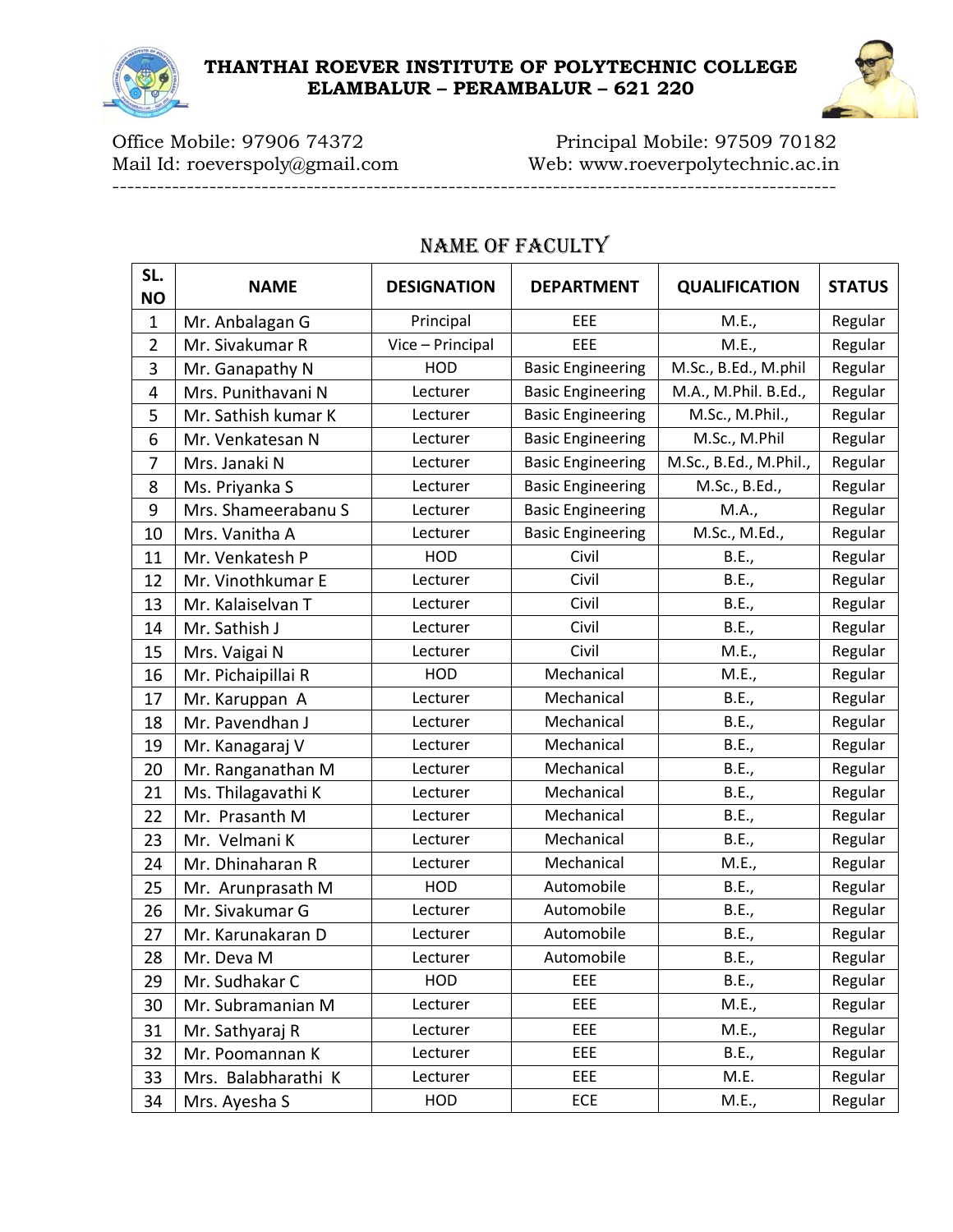



## Office Mobile: 97906 74372 Principal Mobile: 97509 70182 Mail Id: roeverspoly@gmail.com Web: www.roeverpolytechnic.ac.in

| 35 | Mrs. Daisy Kamala R  | Lecturer   | <b>ECE</b> | M.E.,        | Regular |
|----|----------------------|------------|------------|--------------|---------|
| 36 | Mrs. Nagajothi D     | Lecturer   | <b>ECE</b> | B.E.,        | Regular |
| 37 | Mrs. Suganya R       | Lecturer   | <b>ECE</b> | M.E.         | Regular |
| 38 | Mr. Karthikeyan S    | Lecturer   | <b>ECE</b> | M.E.         | Regular |
| 39 | Mr. Ramachandran M   | <b>HOD</b> | Chemical   | B.Tech, MBA. | Regular |
| 40 | Mrs. Sivapreethi R   | Lecturer   | Chemical   | B.Tech       | Regular |
| 41 | Ms. Veeraselvi M     | Lecturer   | Chemical   | B.Tech       | Regular |
| 42 | Ms. Shaik al malig M | Lecturer   | Chemical   | B.Tech       | Regular |
| 43 | Ms. Buvana B         | Lecturer   | Chemical   | B.Tech       | Regular |

## MINISTERIAL STAFFS

#### **OFFICE MANAGER**

Mr. RAJASEKARAN R, M.A.,

#### **PROGRAMMER**

Mr. SASIKUMAR E, B.E.,

#### **ASSISTANTS**

Mr. KUMARA KRISHNAN S, M.A.,

Mr. ELANGOVAN P, M. Com, M.Phil

#### **JUNIOR ASSISTANT**

Mr. RAJAVEL R, MBA.

Mr. SUGUMAR R, M.Com.

#### **OFFICE ASSISTANTS**

Mrs. KAVITHA S

Mr. GUNASEKARAN M, B.A.,

#### **WORKSHOP INSTRUCTOR**

Mr. MAHALINGAM M, B.Sc., Mr. VELMURUGAN M, DME.

#### **LIBRARIAN**

Mr. RAVI K, M.L.I.S

#### **TECHNICAL ASSISTANT**

Mr. KUMAR V, I.T.I., Skilled Assistant Mr. RENGARAJ K, I.T.I., Skilled Assistant Mr. MURUGAN P, I.T.I., Skilled Assistant Mr. RAJESH K., I.T.I., Skilled Assistant